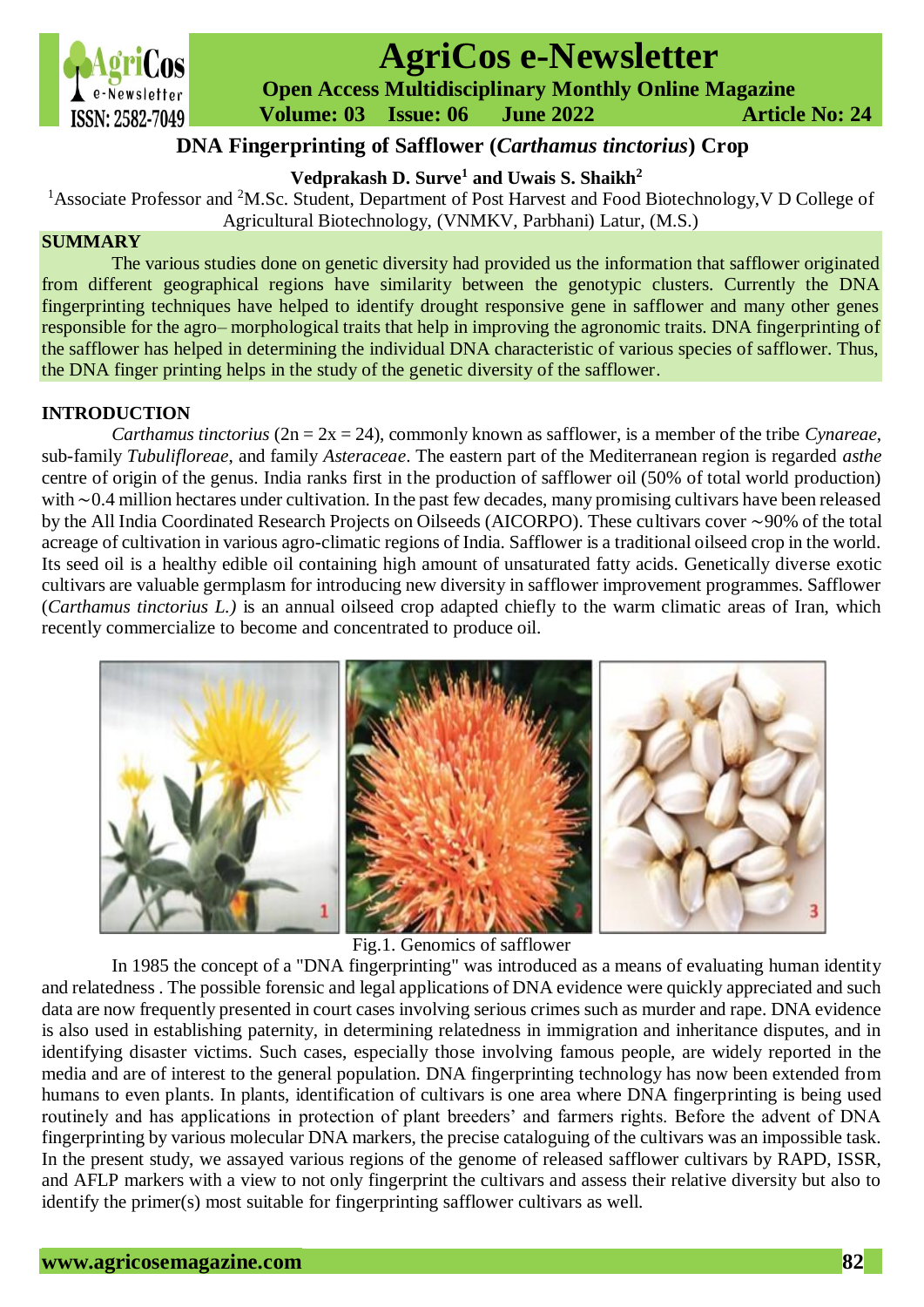

Fig.2.DNA fingerprinting of safflower

### **Development of non-spiny safflower crop:**

 Realizing that safflower harvesting is done manually, to facilitate its introduction in nontraditional areas, A.R. Sawant, working at the College of Agriculture of the Jawaharlal Nehru Krishi Vishwa Vidyalaya (JNKVV) in Indore, Madya Pradesh, embarked on a project to breed high-yielding spineless safflower. In this endeavor, he was assisted for some years by a grant by the International Development Research Centre (IDRC) from Canada. JSI-7, the first-ever spineless cultivar in India, was released in 1990. A decade later, in 2000, the spineless NARI-6 was released by NARI, providing a dual income to farmers, as the florets can easily be collected from non-spiny safflower after the crop matures and is thus sold for food and textile dye.

#### **Improvement of oil content:**

The efforts for improving oil content in safflower resulted in the development of a non spiny safflower cultivar, NARI-6, containing 35% oil in its seeds. It was released for commercial production in 2001 and the development and release of a genetic male sterility based, non spiny hybrid, NARI-NH-1, giving seed oil contents of 35%, was released in 2002. In addition, a thermo sensitive genic male sterile (TGMS)-based hybrid NARI-H-23, having 35% oil in its seeds, has been developed and was released for commercial cultivation in 2014. Continued efforts to further enhance oil content have paid rich dividends and as a result NARI has developed a safflower variety, NARI-57, giving oil contents as high as 38–39%. This cultivar has been released for commercial production in India in 2015.

#### **Introducing disease resistant plants:**

 Wilt-resistant varieties of safflower viz. NARI-38 and NARI-57, were developed for commercial production in India during 2007 and 2015, respectively. The development of wilt-resistant cultivars has made safflower production, in areas endemic to wilt, highly sustainable because of an enhanced yield due to a lack of wilt compared with wilting of up to 80% in wilt-susceptible cultivars.

#### **Introducing pest resistant plants:**

Aphid resistance in safflower is reported to be under the control of both additive and non additive gene actions with a predominance demonstrated for non additive gene action (Singh and Nimbkar,1993). Breeding for aphid resistance has been initiated recently in India since it is the most economical, time-tested, and ecofriendly method for controlling aphids. Aphid-tolerant safflower reduces the usage of harmful chemicals. This in turn helps to reduce the cost of crop production and keeps the environment safe by way of avoiding chemical usage. This all leads to a more sustainable production of safflower.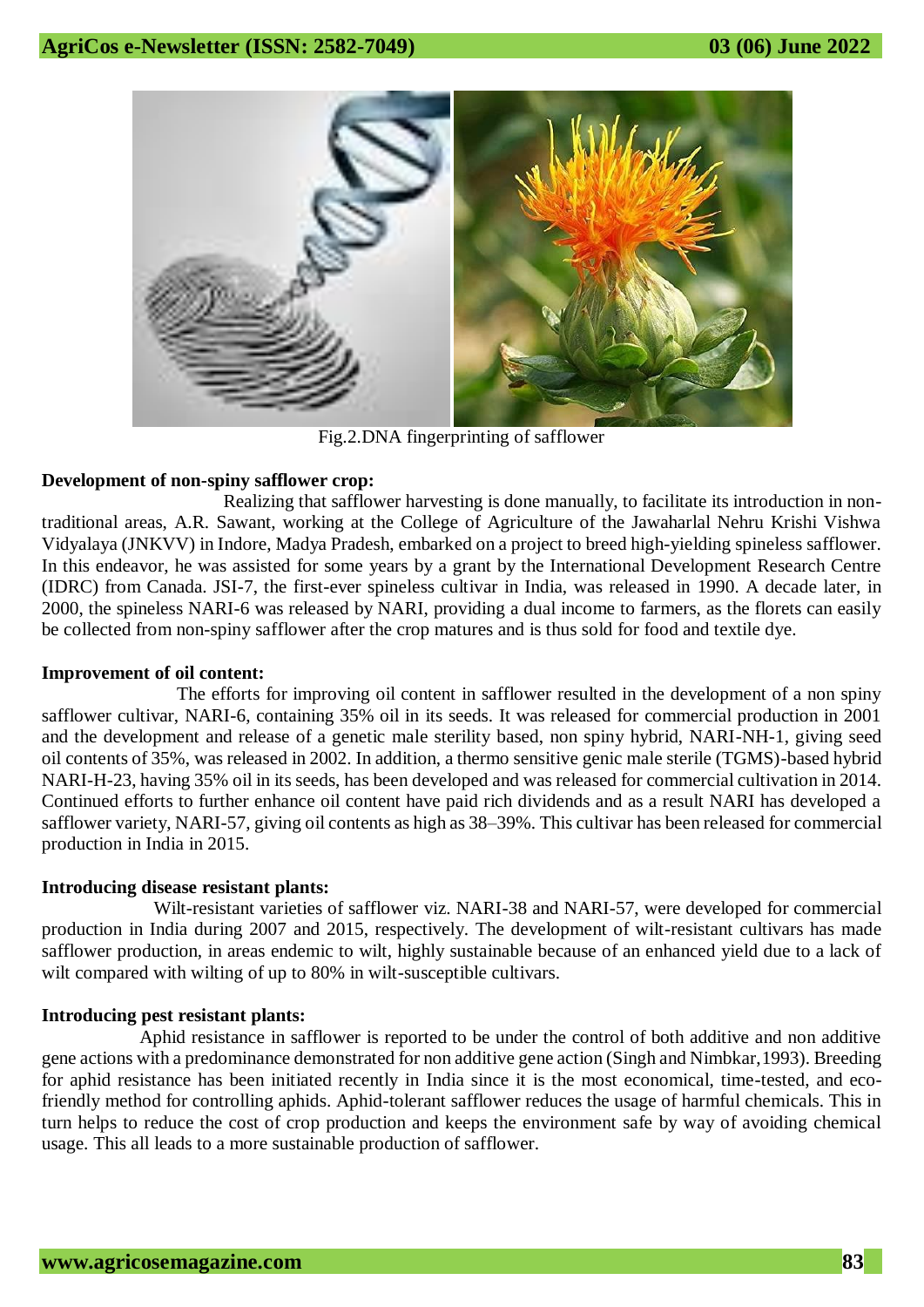Development of Short-Duration Safflowers:

 In India, the high suitability and profitability of the extra early variety, JSI-99, under non conventional areas of safflower production has been demonstrated [\(Deshpande et al., 2005\)](https://www.sciencedirect.com/science/article/pii/B9780128013090000070#bib0070). [Ramamurthy](https://www.sciencedirect.com/science/article/pii/B9780128013090000070#bib0225)  [\(2013\)](https://www.sciencedirect.com/science/article/pii/B9780128013090000070#bib0225) indicated that short-duration varieties maturing in 70–100 days need to be developed in safflowers since this is the length of the growing period in most safflower-growing areas. The reduced length of growing period adversely affects the seed yield of presently grown varieties with 125–130 days to maturity.

 In view of the above, short-duration safflowers developed at NARI are able to meet their requirements of nutrient and moisture from poor soils. Improvement of yielding ability of short-duration safflowers would further enhance their profitability and sustainability over other crops grown in such soils.

#### **CONCLUSION**

 Recent years witnessed an interest from the industrial sector in safflower for production of plant made pharmaceuticals and industrial proteins through molecular farming. However, crop breeding programmes are not being complemented adequately with the biotechnological tools. The structural genetic map of safflower is not available till date. Safflower has enormous variability and several traits could be genotyped through the available molecular marker systems. Genotyping should invariably be carried out along with phenotypic trait evaluation for maximizing gain from selection. Rich genomic resources are available for other taxa of *Asteraceae* viz., *Lactuca sativa* and *Helianthus spp*. and safflower could be an ideal candidate crop to have advancements in genomics through comparative mapping. Safflower is amenable to manipulations in vitro and genetic transformation protocols through vector mediated gene transfer are in place providing scope for development of transgenic for desirable traits. In safflower, anthers and microspores are known to have great susceptibility for shoot regeneration in vitro and this offers possibilities in marker assisted breeding through development of doubled haploid population. Wild Carthamus species constitute a rich range of genes for biotic and abiotic stresses besides oil quality traits and need to be utilized. Pre-breeding through intra specific and inter specific genetic enhancement coupled with marker aided selection will accelerate the breeding programmes. Nevertheless, safflower research is scattered and there is an immediate need for determining regional and international priorities and forming core work groups as in other crops for tapping the idle potential of safflower.

#### **REFERENCES**

- Amini, F., Saeidi, G. and Arzani, A. 2008. Study of genetic diversity in safflower genotypes using agro-morphological traits and RAPD markers. Euphytica DOI.10.1007/s 10681- 007-9556-
- C Ma and MA Smith, 1985. Physical and genetic mapping of safflower chloroplast DNA. Plant Mol Biol 4: 385-388
- Chapman, M.A., Chang, J.C., Weisman, D., Kesseli, R.V. and Burke, J.M. 2007. `Universal markers for comparative mapping and phylogenetic analysis in the Asteraceae (compositae). Theor Appl Genet 115: 747-755
- Dajue, L. and Mündel, H. 1996 Safflower. Carthamus tinctorius L. Promoting the conservation and use of underutilized and neglected crops. 7. Institute of Plant Genetics and Crop Plant Research, Gatersleben/International Plant Genetic Resources Institute, Rome Italy Hamdan, Y.A.S.,
- Johnson, R.C., Kisha, T.J. and Evans, M.A. 2007. Characterizing safflower germplasm with AFLP molecular markers. Crop Sci 47: 1728-1736
- Khan, M.A., Witzke-Ehbrecht, S.V., Maass, B.L. and Becker, H.C. 2008. Relationships among different geographical groups, agro-morphology, fatty acid composition and RAPD marker diversity in safflower (Carthamus tinctorius). Genet Resour Crop Evol. DOI 10.1007/s 10722-008-9338-6 Ma,
- Murumkar, D. R., M. A. Gud, and A. N. Deshpande. "Screening of Released Varieties and Hybrids of Safflower Against Wilt (Fusarium Oxysporvm f. Sp. Carthami)." *Journal of Plant Disease Sciences* 3.1 (2008): 114-115.
- Orlikowska, T.K., Cranston, H.J. and Dyer, W.E. 1995. Fcators influencing Agrobacterium tumefaciensmediated transformation and regeneration of the safflower cultivar 'Centennial'. Plant Cell Tiss Org Cult 40: 85-91